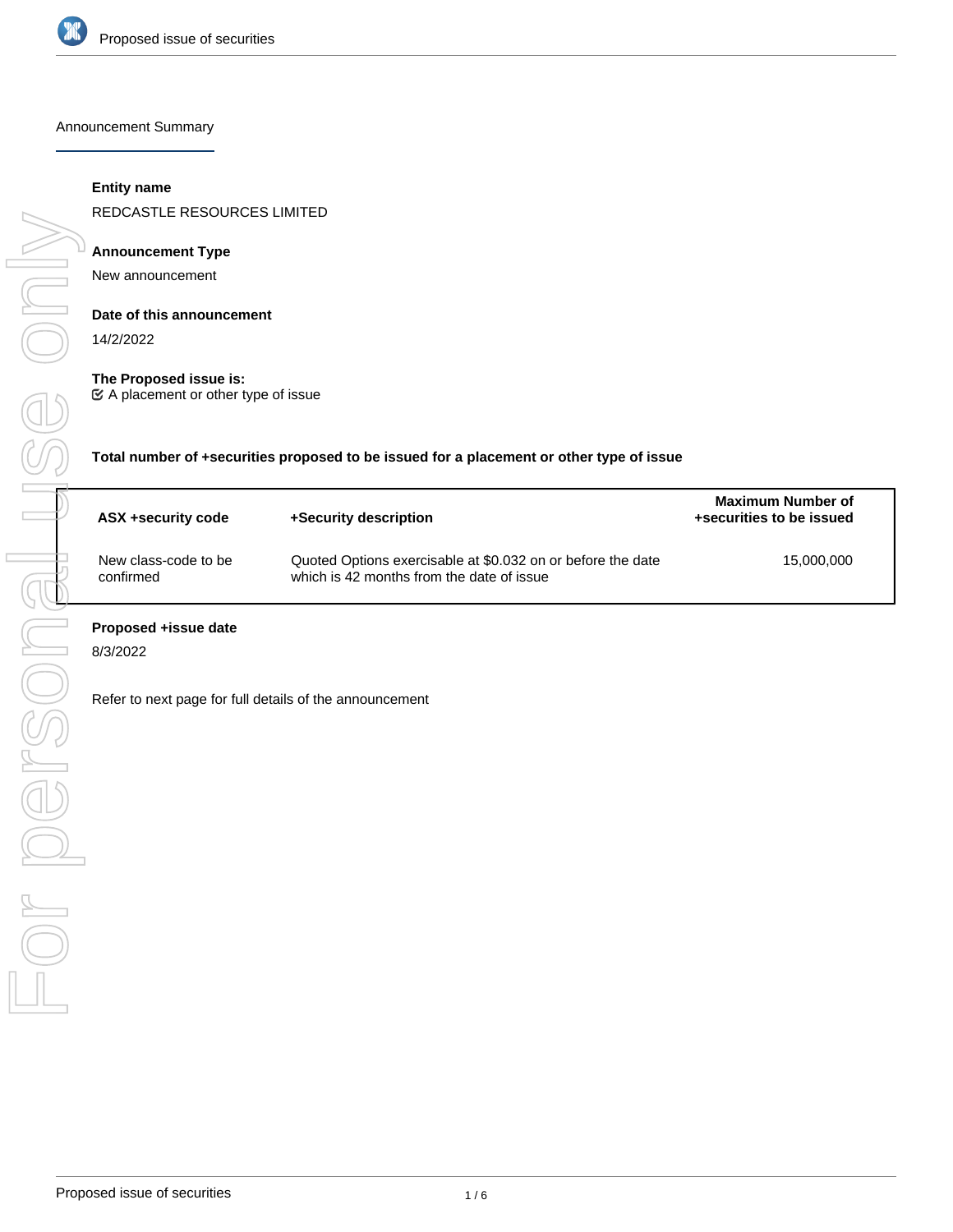

## Part 1 - Entity and announcement details

## **1.1 Name of +Entity**

REDCASTLE RESOURCES LIMITED

We (the entity named above) give ASX the following information about a proposed issue of +securities and, if ASX agrees to +quote any of the +securities (including any rights) on a +deferred settlement basis, we agree to the matters set out in Appendix 3B of the ASX Listing Rules.

If the +securities are being offered under a +disclosure document or +PDS and are intended to be quoted on ASX, we also apply for quotation of all of the +securities that may be issued under the +disclosure document or +PDS on the terms set out in Appendix 2A of the ASX Listing Rules (on the understanding that once the final number of +securities issued under the +disclosure document or +PDS is known, in accordance with Listing Rule 3.10.3C, we will complete and lodge with ASX an Appendix 2A online form notifying ASX of their issue and applying for their quotation).

**1.2 Registered Number Type**

**Registration Number**

ABN

57096781716

**1.3 ASX issuer code**

RC1

# **1.4 The announcement is**

New announcement

## **1.5 Date of this announcement**

14/2/2022

## **1.6 The Proposed issue is:**

 $\mathfrak{C}$  A placement or other type of issue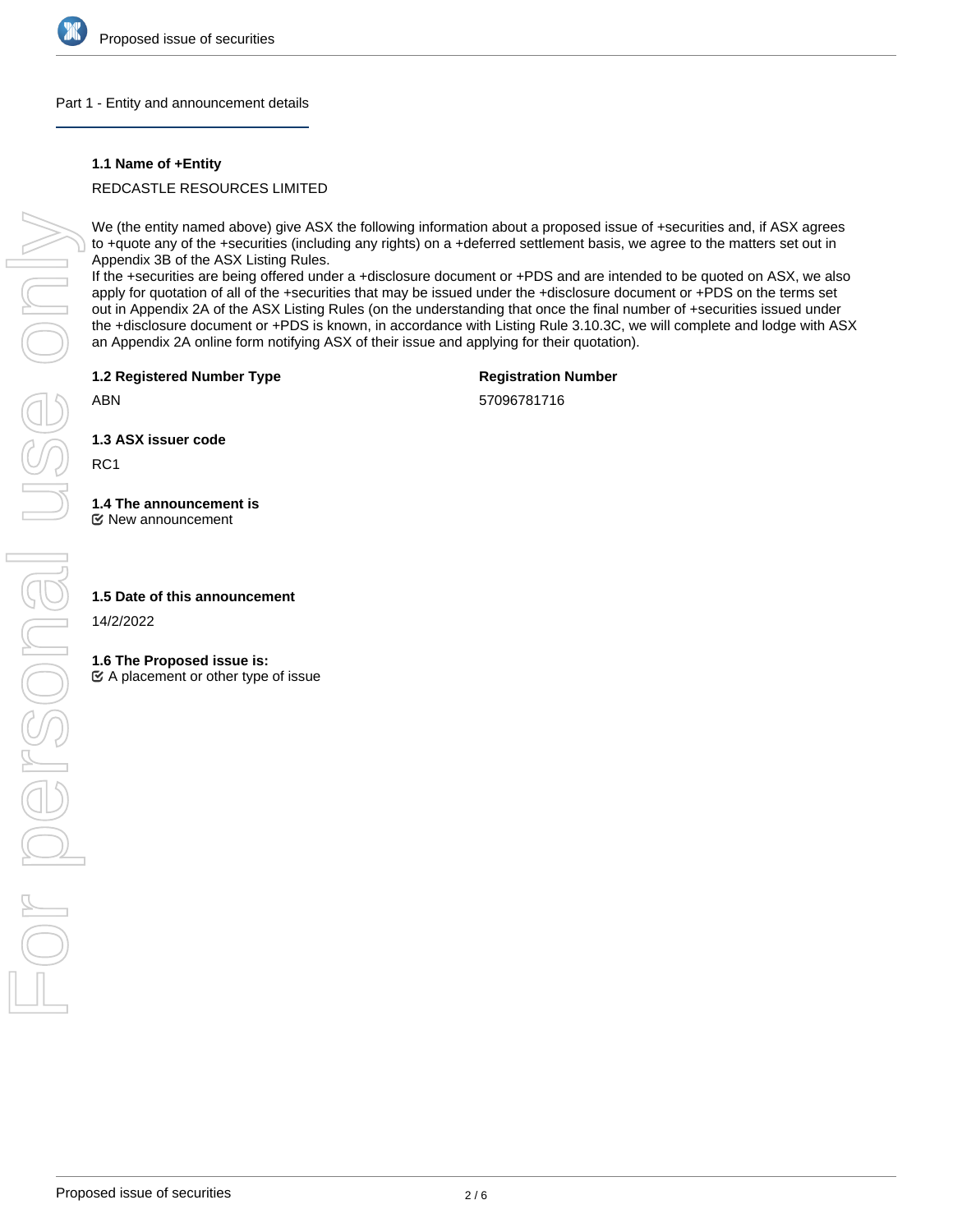

Part 7 - Details of proposed placement or other issue

**7A.1 Do any external approvals need to be obtained or other conditions satisfied before the placement or other type of issue can proceed on an unconditional basis?** 7A.1a Conditions **Approval/Condition** +Security holder approval **Date for determination** 31/3/2022 **Is the date estimated or actual? \*\* Approval received/condition met?** No **Comments Part 7B - Issue details Is the proposed security a 'New class' (+securities in a class that is not yet quoted or recorded by ASX) or an 'Existing class' (additional securities in a class that is already quoted or recorded by ASX)? Will the proposed issue of this +security include an offer of attaching +securities?** Details of +securities proposed to be issued **ISIN Code (if Issuer is a foreign company and +securities are non CDIs) Have you received confirmation from Will the entity be seeking quotation ASX that the terms of the proposed +securities are appropriate and equitable under listing rule 6.1? of the 'new' class of +securities on ASX? ASX +security code** New class-code to be confirmed **+Security description** Quoted Options exercisable at \$0.032 on or before the date which is 42 months Yes No No New class Estimated Yes

from the date of issue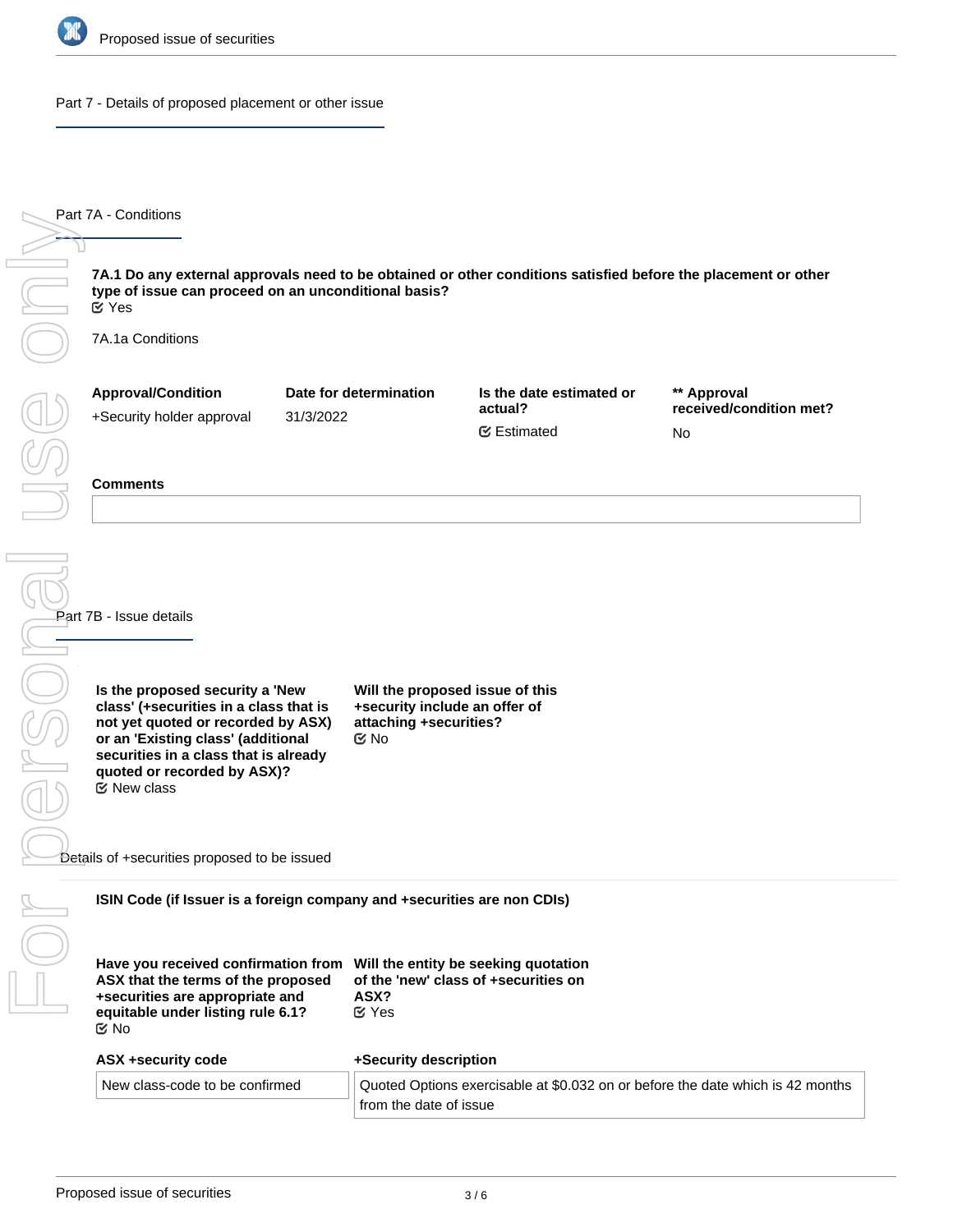

## **+Security type**

**Options** 

## **Number of +securities proposed to be issued**

15,000,000

## **Offer price details**

**Are the +securities proposed to be issued being issued for a cash consideration?** Yes

**In what currency is the cash consideration being paid?**

**What is the issue price per +security?** AUD 0.00100

AUD - Australian Dollar

**Will all the +securities issued in this class rank equally in all respects from their issue date?** No

**If some of the issued +securities do not rank equally**

**Is the actual date from which the +securities will rank equally (non-ranking end date) known?** No

**Provide the estimated non-ranking end period**

8 September 2025 (expiry date of options)

## **Please state the extent to which the +securities do not rank equally:**

- **In relation to the next dividend, distribution or interest payment; or**
- **For any other reason**

Upon exercise and conversion of the options into ordinary shares, the securities will rank equally with the existing class of fully paid ordinary shares on issue.

**+Security currency** AUD - Australian Dollar **Exercise price** AUD 0.0320

**Expiry date** 8/9/2025

**Details of the type of +security that will be issued if the option is exercised**

RC1 : ORDINARY FULLY PAID

## **Number of securities that will be issued if the option is exercised**

One fully paid ordinary share

## **Please provide a URL link for a document lodged with ASX setting out the material terms of the +securities proposed to be issued or provide the information by separate announcement.**

The terms and conditions of the Director options are included in the Prospectus lodged with ASX on 14 February 2022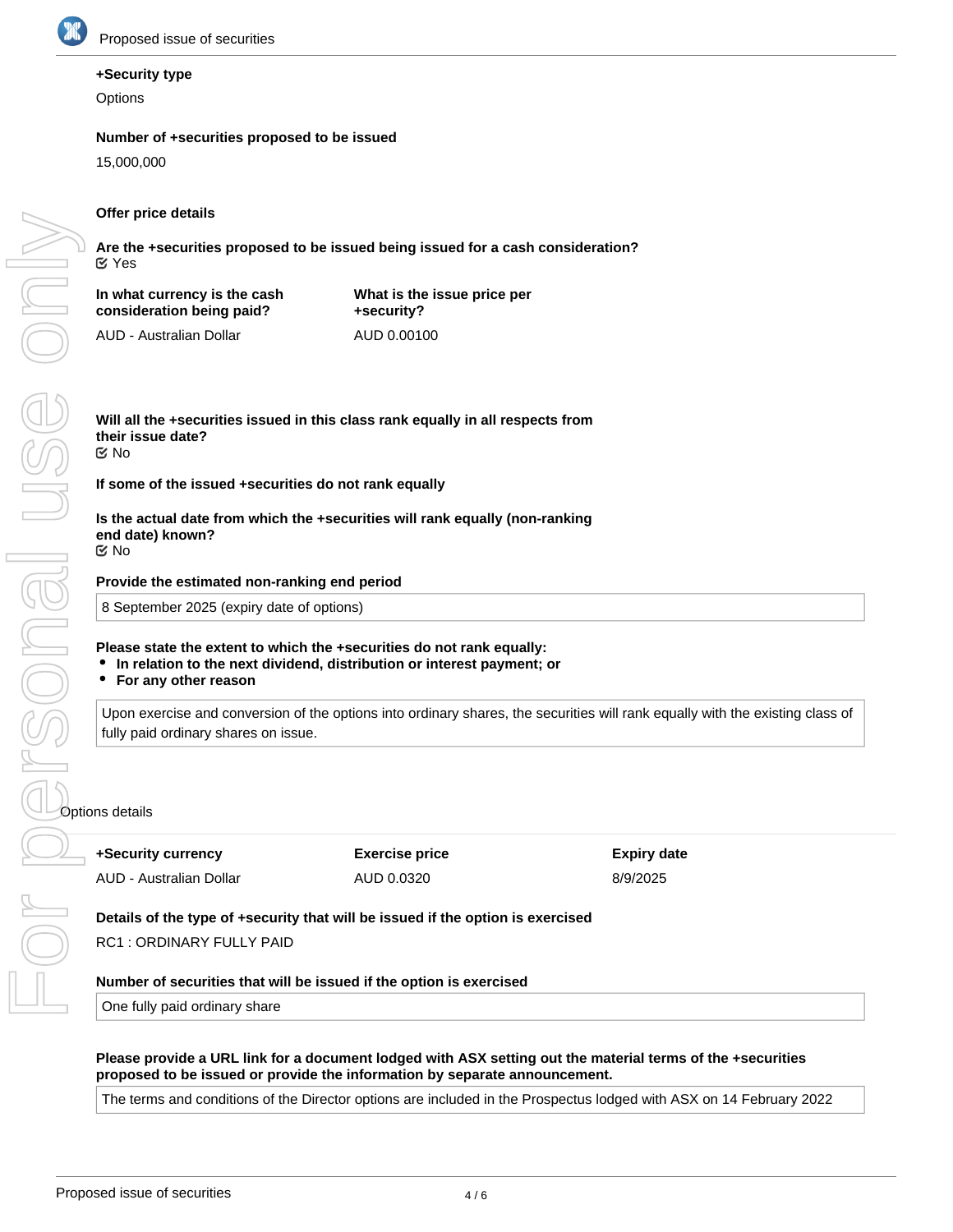

Part 7C - Timetable

## **7C.1 Proposed +issue date**

8/3/2022

Part 7D - Listing Rule requirements

**7D.1 Has the entity obtained, or is it obtaining, +security holder approval for the entire issue under listing rule 7.1?** Yes

**7D.1a Date of meeting or proposed meeting to approve the issue under listing rule 7.1** 31/3/2022

**7D.2 Is a party referred to in listing rule 10.11 participating in the proposed issue?** Yes

**7D.3 Will any of the +securities to be issued be +restricted securities for the purposes of the listing rules?** No

**7D.4 Will any of the +securities to be issued be subject to +voluntary escrow?** No

**7E.1 Will there be a lead manager or broker to the proposed issue?** No

**7E.2 Is the proposed issue to be underwritten?** No

**7E.4 Details of any other material fees or costs to be incurred by the entity in connection with the proposed issue**